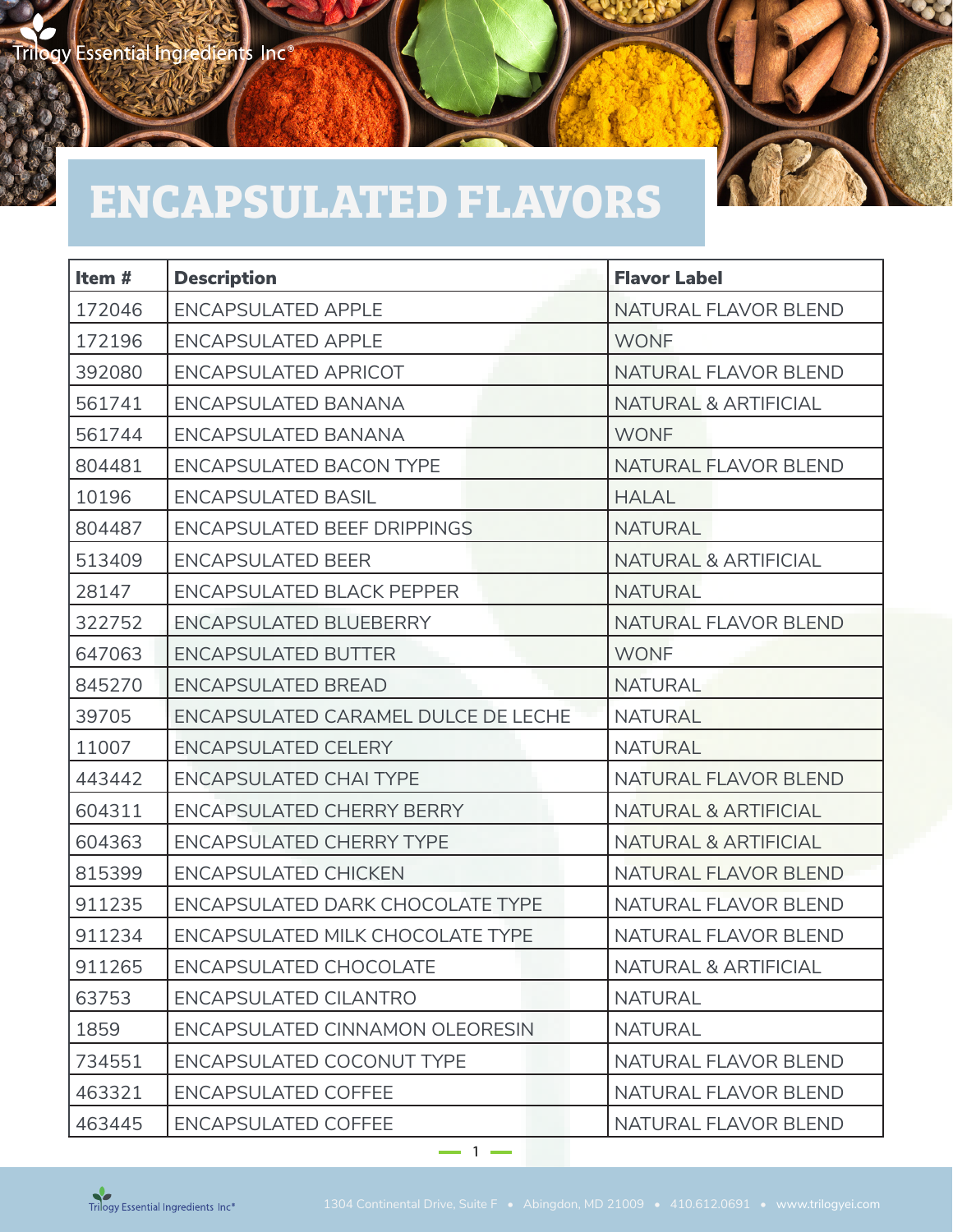## **ENCAPSULATED FLAVORS**

| Item $#$ | <b>Description</b>                         | <b>Flavor Label</b>  |
|----------|--------------------------------------------|----------------------|
| 915584   | <b>ENCAPSULATED COOKIES AND CREAM TYPE</b> | NATURAL & ARTIFICIAL |
| 915539   | ENCAPSULATED COOKIES AND CREAM TYPE        | NATURAL FLAVOR BLEND |
| 82890    | <b>ENCAPSULATED DILLWEED</b>               | <b>WONF</b>          |
| 51203    | <b>ENCAPSULATED EGG NOG</b>                | NATURAL & ARTIFICIAL |
| 127083   | ENCAPSULATED EVAPORATED MILK TYPE          |                      |
| 3804768  | <b>ENCAPSULATED FILET MIGNON</b>           | NATURAL FLAVOR BLEND |
| 895569   | <b>ENCAPSULATED GINGERBREAD TYPE</b>       | NATURAL FLAVOR BLEND |
| 834956   | <b>ENCAPSULATED GRAPE</b>                  | NATURAL & ARTIFICIAL |
| 834905   | <b>ENCAPSULATED GRAPE</b>                  | NATURAL FLAVOR BLEND |
| 14565    | <b>ENCAPSULATED GRAPEFRUIT</b>             | <b>WONF</b>          |
| 193289   | <b>ENCAPSULATED HAZELNUT</b>               | NATURAL FLAVOR BLEND |
| 607154   | <b>ENCAPSULATED HONEY</b>                  | <b>WONF</b>          |
| 607093   | <b>ENCAPSULATED HONEY</b>                  | NATURAL FLAVOR BLEND |
| 754866   | <b>ENCAPSULATED LAVENDER</b>               | <b>NATURAL</b>       |
| 152794   | <b>ENCAPSULATED LEMON LIME</b>             | <b>WONF</b>          |
| 152582   | <b>ENCAPSULATED LEMON FLAVOR</b>           | NATURAL & ARTIFICIAL |
| 152657   | <b>ENCAPSULATED LEMON</b>                  | <b>WONF</b>          |
| 15235    | ENCAPSULATED LEMON OIL CALIFORNIA          | <b>NATURAL</b>       |
| 152525   | <b>ENCAPSULATED LEMONADE</b>               | NATURAL FLAVOR BLEND |
| 152961   | <b>ENCAPSULATED SICILIAN LEMON</b>         | <b>NATURAL</b>       |
| 11047    | <b>ENCAPSULATED LIME</b>                   | <b>NATURAL</b>       |
| 11523    | <b>ENCAPSULATED LIME</b>                   | <b>NATURAL</b>       |
| 592317   | ENCAPSULATED MANGO PASSIONFRUIT            | NATURAL FLAVOR BLEND |
| 592354   | ENCAPSULATED ALPHONSO MANGO                | <b>WONF</b>          |
| 193284   | ENCAPSULATED MACADAMIA NUT TYPE            | NATURAL FLAVOR BLEND |
| 987117   | <b>ENCAPSULATED MAPLE</b>                  | NATURAL & ARTIFICIAL |
| 987167   | <b>ENCAPSULATED MAPLE</b>                  | NATURAL & ARTIFICIAL |

 $-2$   $-$